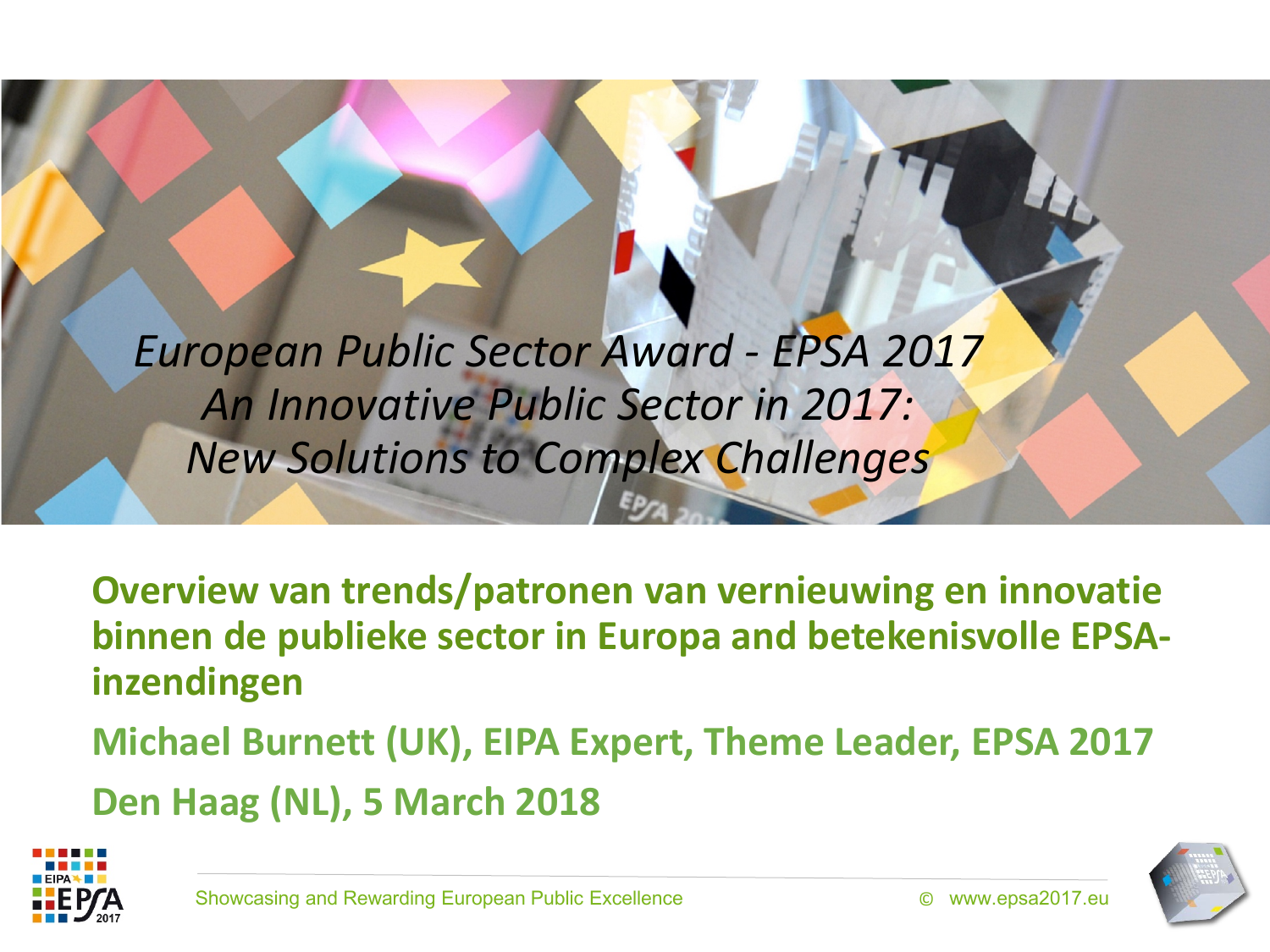

- UK Chartered Accountant 30+ years working in/with public sector/done business in 25+ European countries
- Public sector expert Deloitte and Touche/KPMG (14 years)
- Seconded National Expert, DG Enterprise
- EIPA expert public sector financial management, performance management, service reform (13 years)
- Expert Adviser, European Cities Economic and Financial Governance Group 2014-2016
- EPSA Theme Leader/Expert Adviser 2009-2017
- Co-author/editor, EPSA publications 2009-2017, "PPP A Decision-Maker's Guide", Competitive Dialogue and Negotiated Procedures - A Practical Guide"



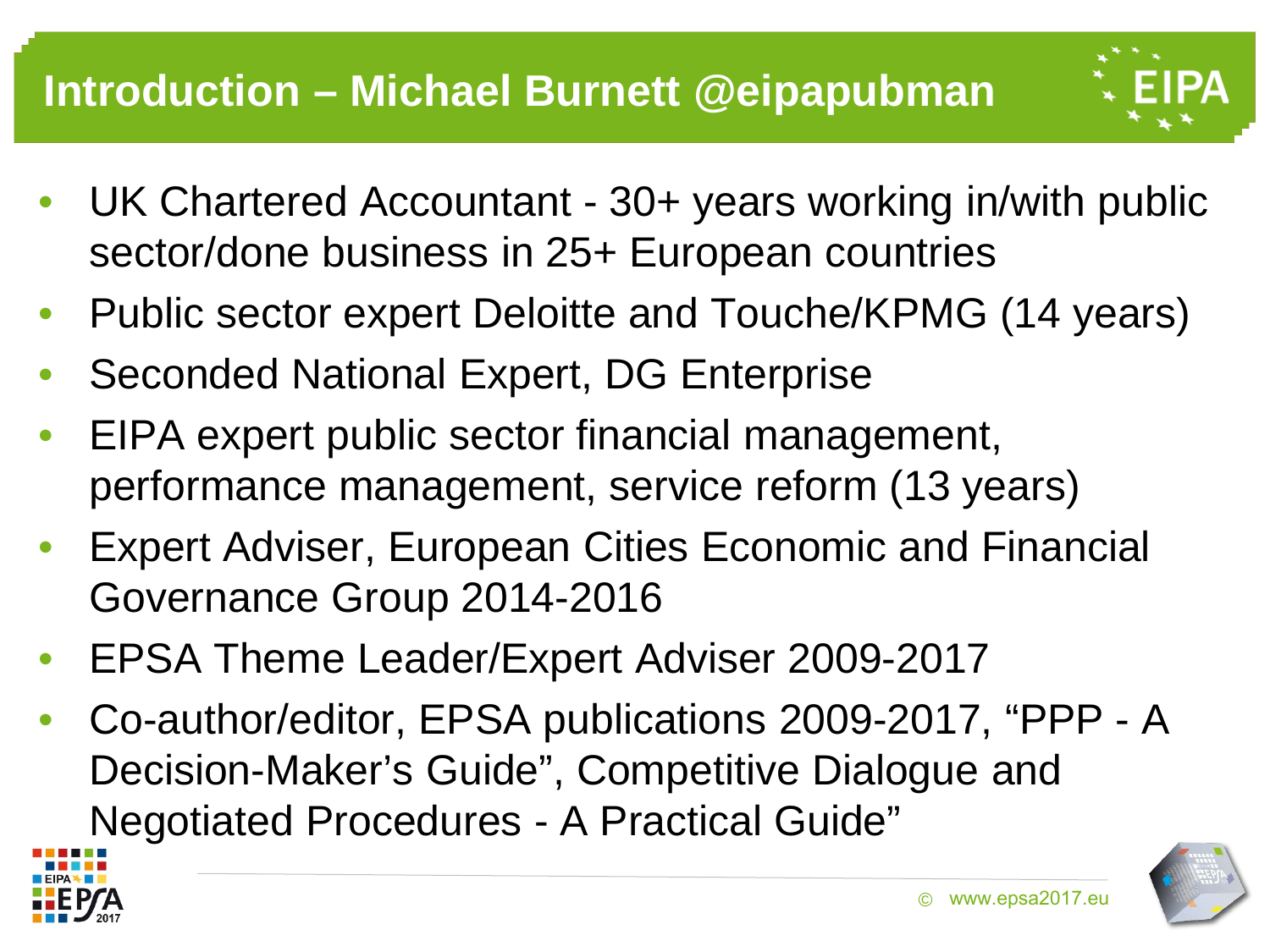

- Economic uncertainty/lack of growth
- Uncertainty about future banking sector/Eurozone stability
- Public finance constraints
- Unparalled levels of migration/pressure on external borders
- Terrorism/challenge to functioning of Schengen
- External security threat (including cyber-security threat)
- Demographic change
- Climate change
- Disruptive technologies
- Reduced confidence/trust in institutions (including government) to meet above challenges



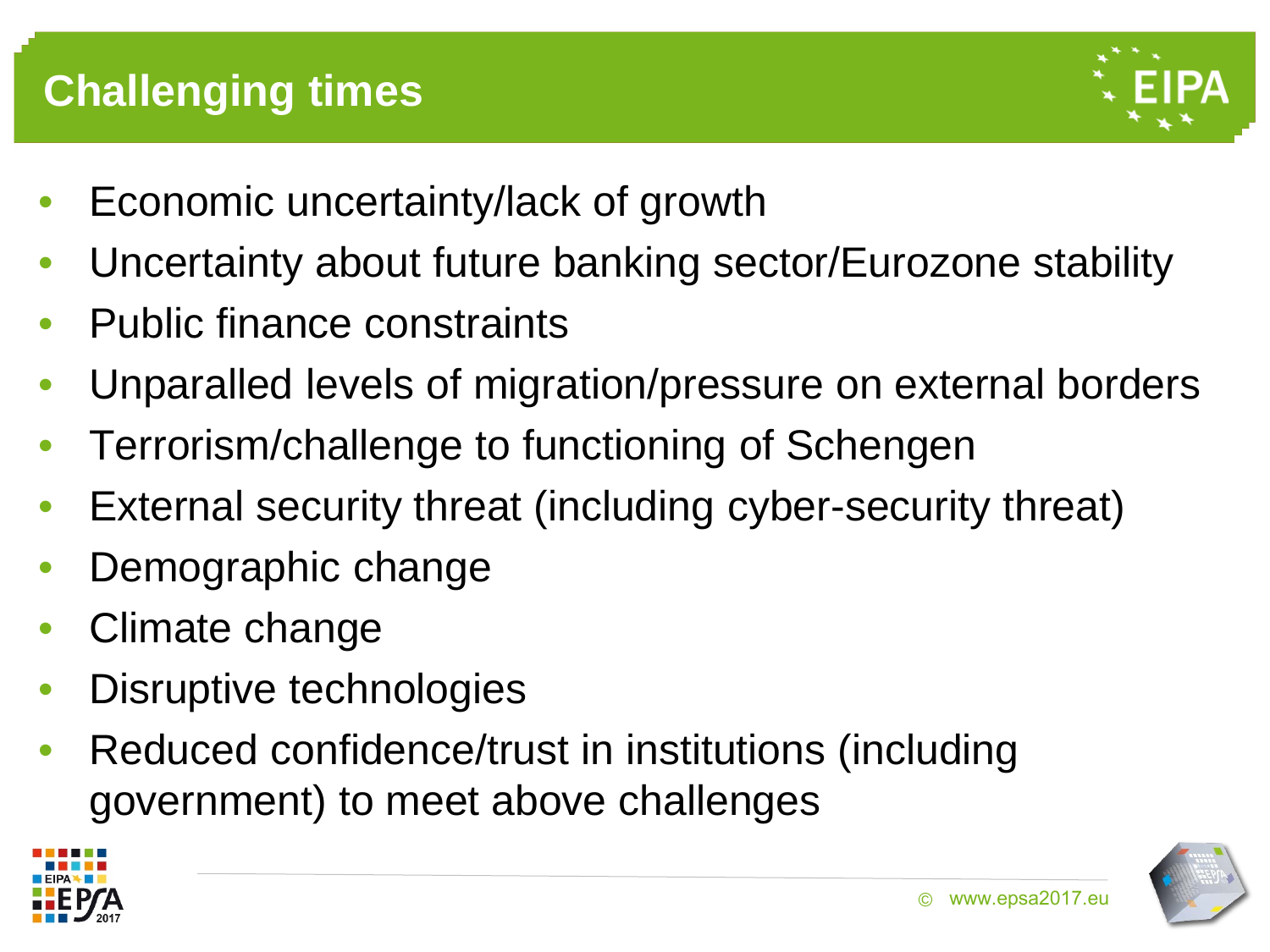

- Significant evidence of creative responses at all levels of government to the continuing crisis
- Different types of response appropriate to different levels of government
- Overarching trends:
	- Potential for the transformative effect of digitalisation of services
	- Deepening of stakeholder engagement in service design
	- Need for a multi-dimensional approach to the integration of migrants
	- A range of actions to promote trust in government



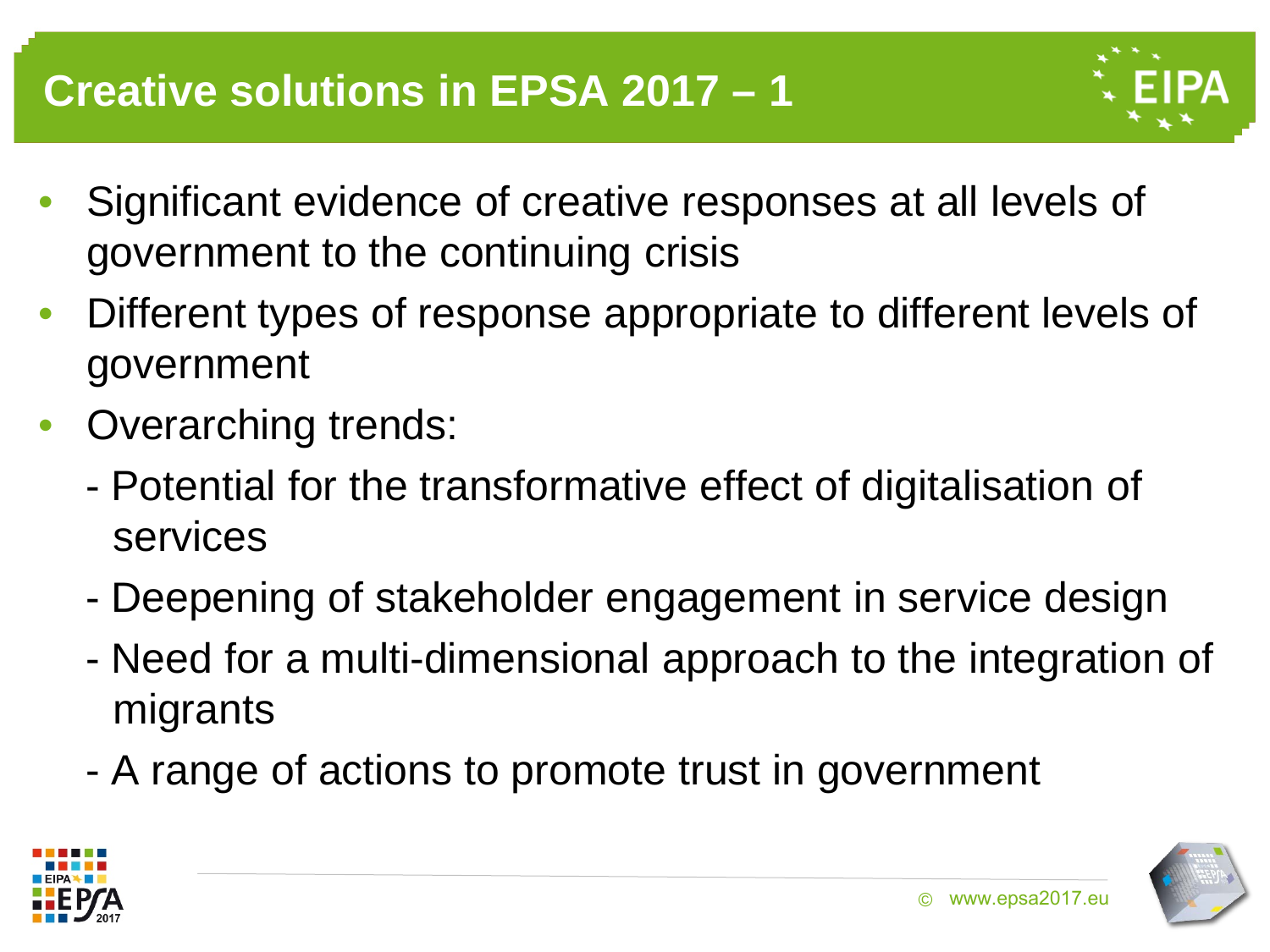

- Avoiding complacency in areas of strength
- Further evidence of the added value for citizens of actions at EU level
- Further actions at national level which give practical effect to European policies
- A step change in approaches to public sector performance management
- Continuing attention to social inclusion/broadening of scope
- Continuing recognition that government is about making choices and setting priorities



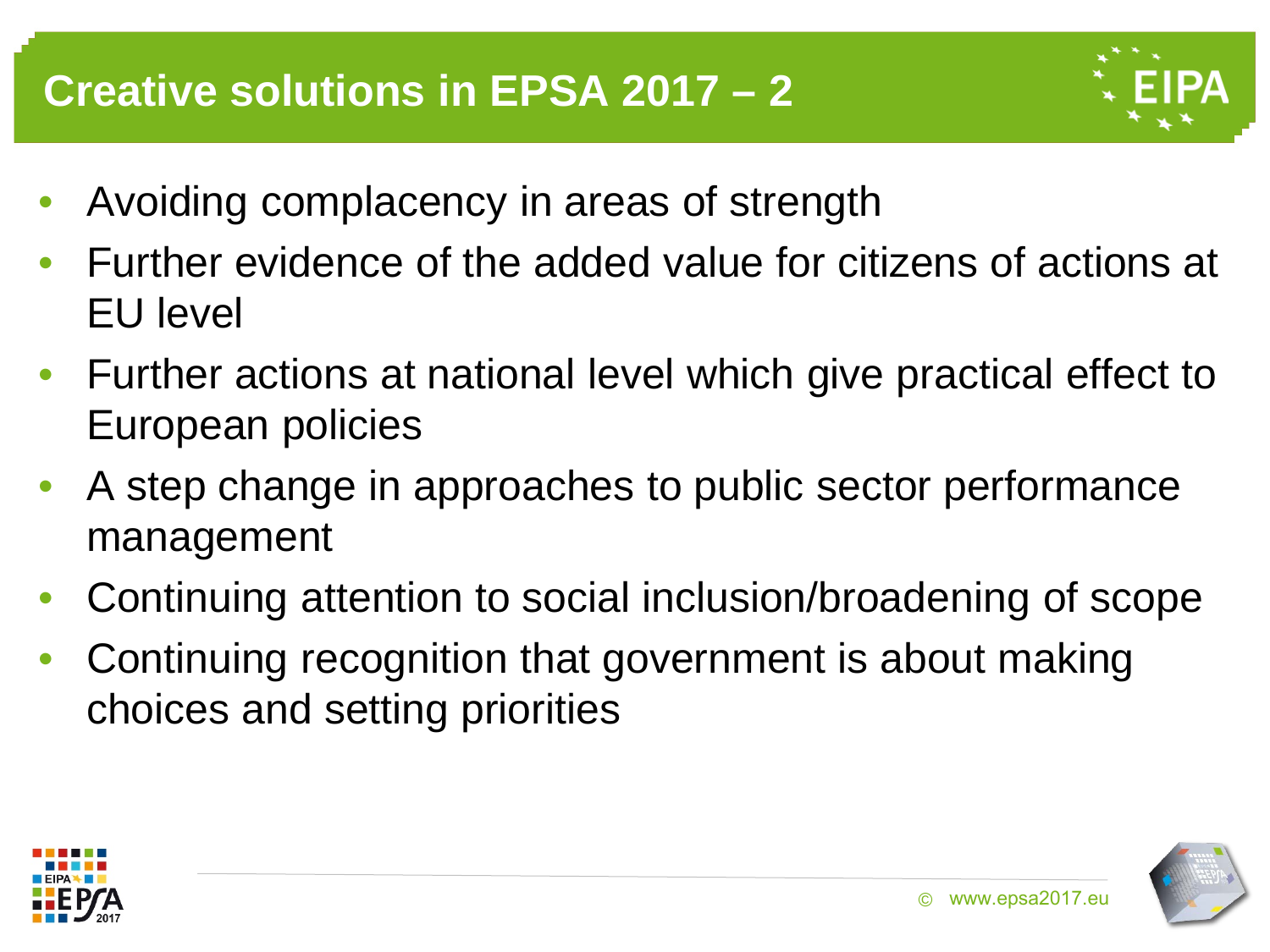#### **Creative solutions in EPSA 2017 – 3**

- 
- Continuation of trends from earlier EPSA editions:
	- Participatory budgeting
	- Citizen consultation
	- Importance of recognising staff as stakeholders
	- Promotion of economic growth
	- Recognition of the particular needs of remote/geographically dispersed regions
	- Creative approaches to policing
	- Public servants with the energy to volunteer



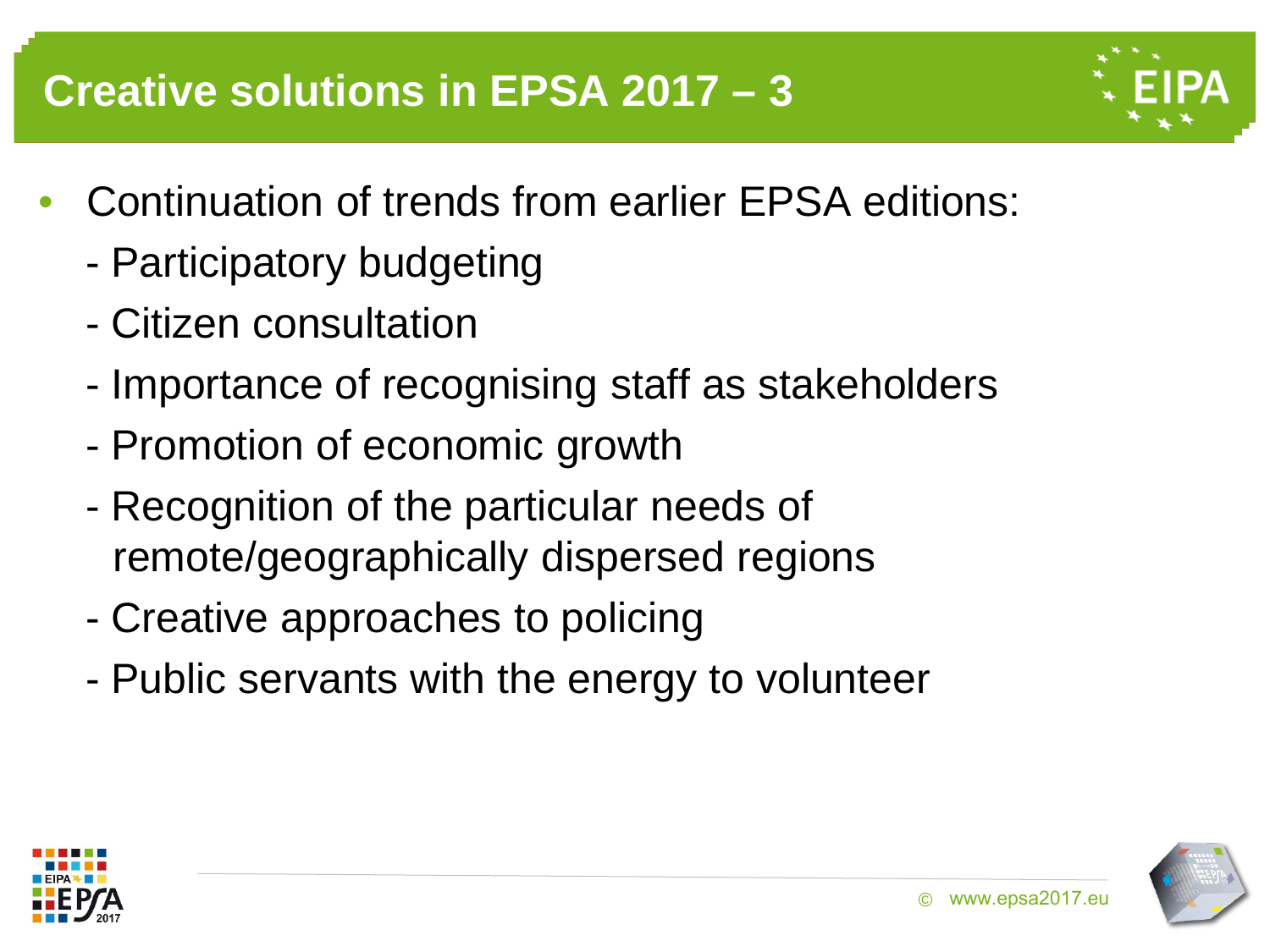# **Vensters – the Netherlands** goo.gl/QLwmab – p67

- Cross-service project to develop performance management tools comprehensive balanced scorecard approach to both internal management/corporate health and public service delivery
- Co-operation very widely supported by stakeholders across the public sector in the Netherlands at sub-national level with plans to extend to national level and open to others to join
- Promotes change in partners by facilitated self-improvement
- Avoids many common mistakes of approaches to benchmarking and performance management
- Project has delivered concrete results
- Comparative data easily accessible to partners
- Capable of benefitting other contexts where performance management has been overused or underused



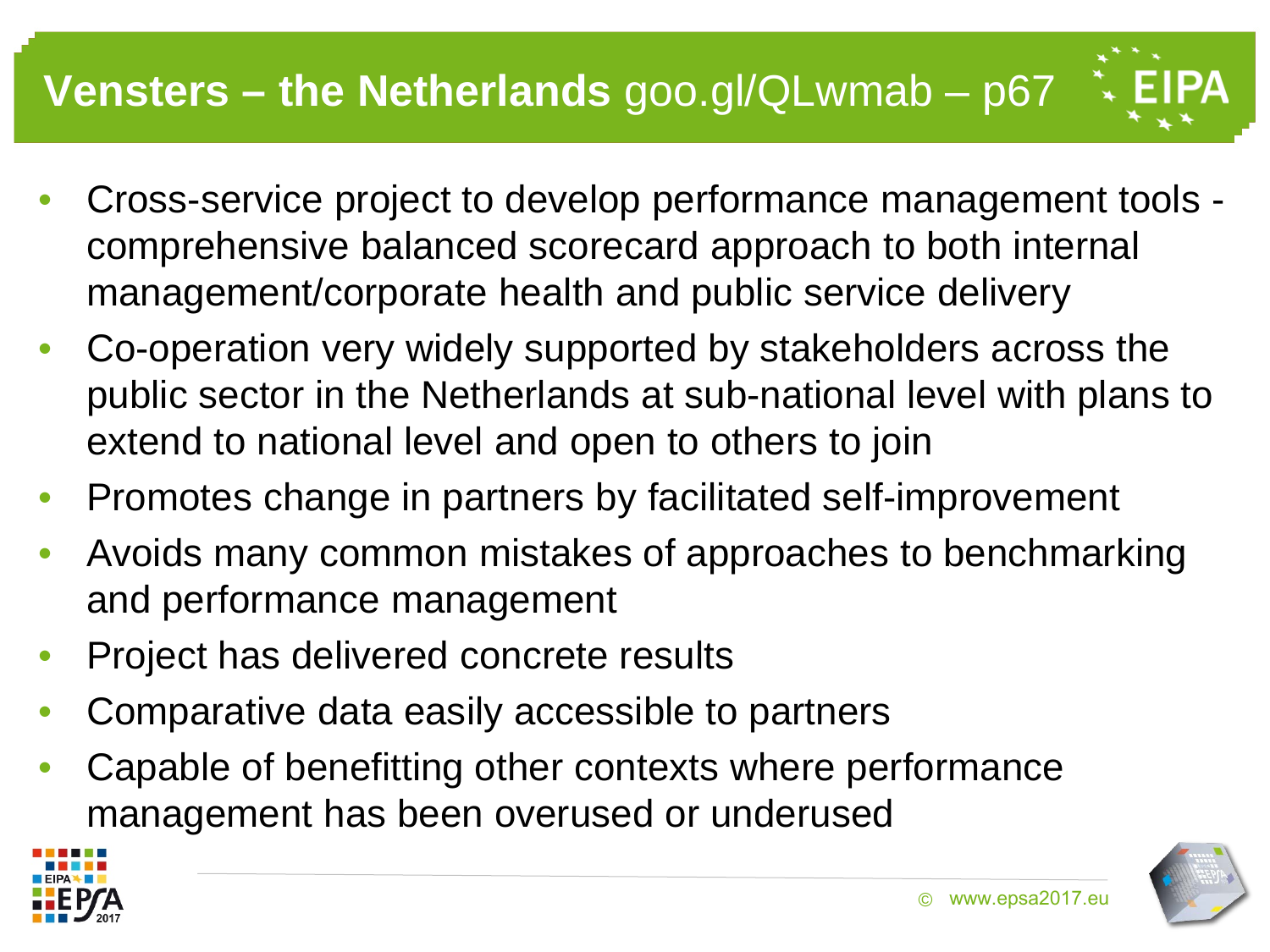## **Co-operation Fund – European Institutions**  goo.gl/QLwmab p64

- 
- Complex EU-wide project to digitalise trademark and design registration - development of/integration of ICT applications
- Initial project completed and now being extended to new applications/more MS
- Relevant to core areas of European policy Internal Market/Digital Single Market, SME support
- Practical example of benefits from co-operation/stakeholder cocreation between the EU, Member States and external stakeholders
- Transformational in creating trust between stakeholders (and thus trust in government) from a low base
- Direct practical benefit of the EU working for citizens easier registration of IP and enforcement of breaches

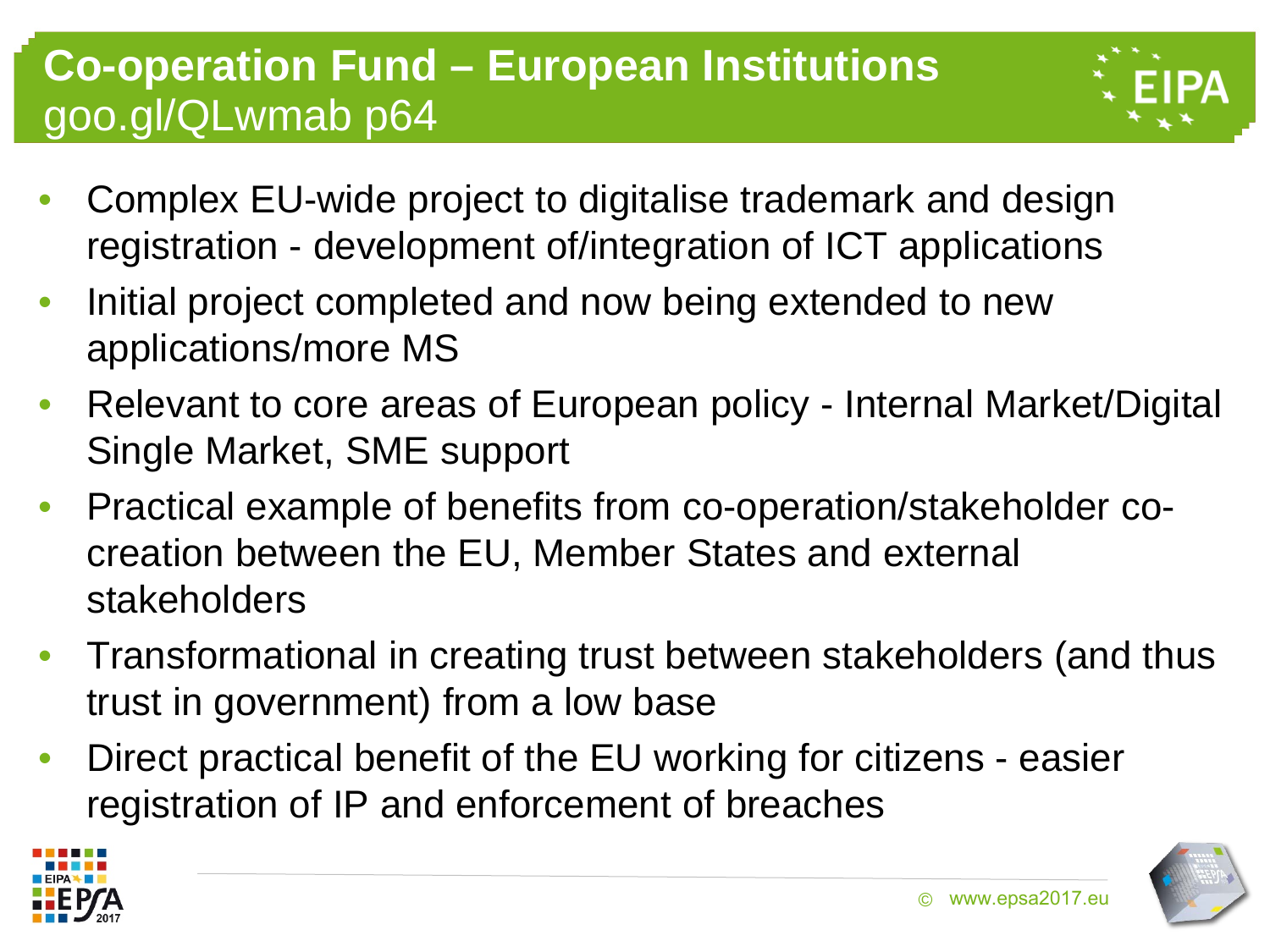#### **Sea Traffic Management – Sweden**  goo.gl/QLwmab p69



- Complex digitalisation project to improve information sharing in maritime transport - development of/integration of ICT applications with EU-wide stakeholder co-operation (both public/private sector)
- Major contribution to European integration/relevant to other European policies e.g. Internal Market, maritime safety, emissions reduction
- EU concept showcase for European leadership globally
- Potential for economic growth by export of systems/services
- Practical example of benefits from co-operation between the EU, Member States and external stakeholders
- Potential direct EU benefit for citizens in lower prices for goods
- Concepts/benefits developed/being validated in an intensive pilot and detailed implementation plan for all phases to 2030

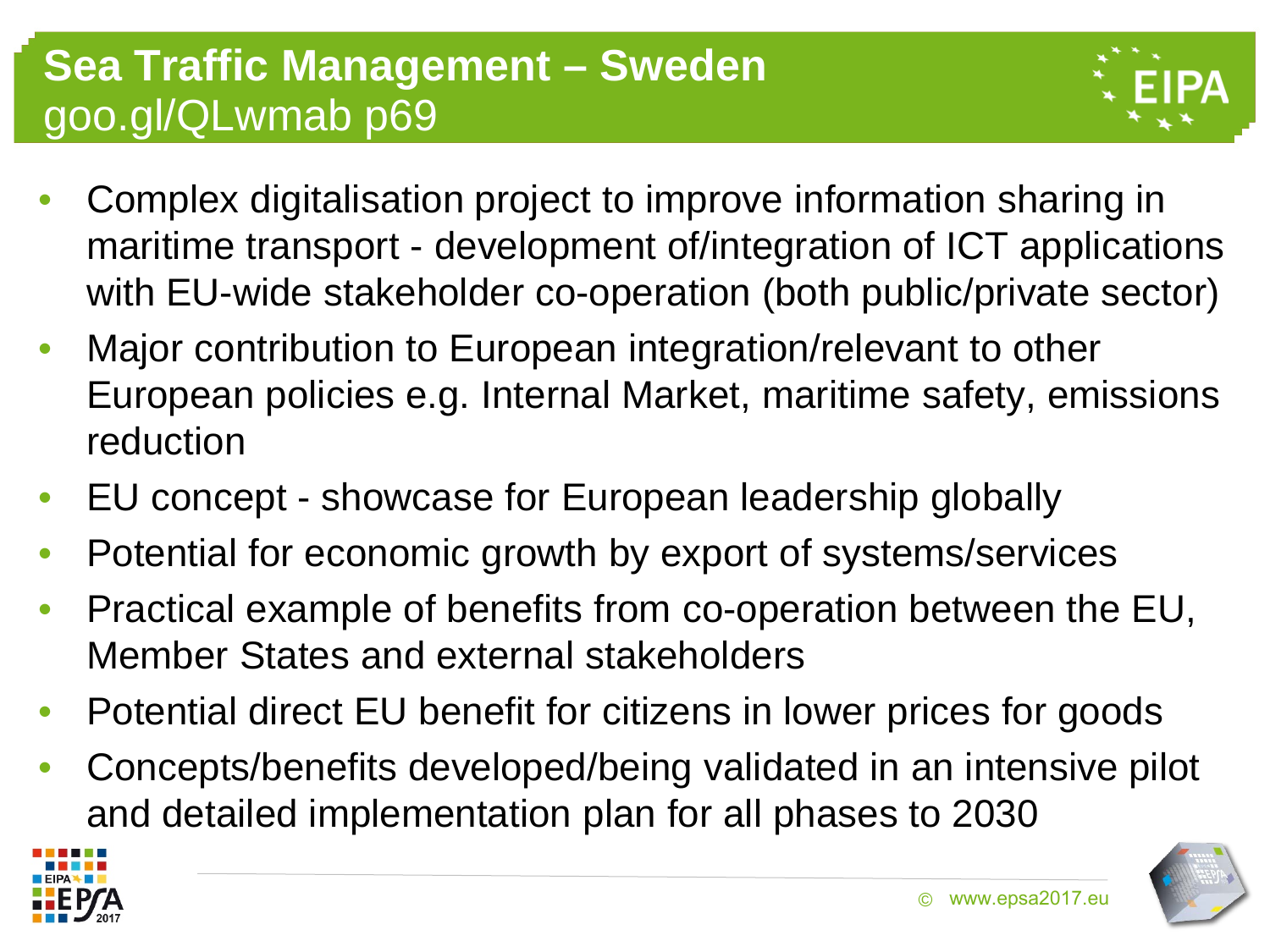

- Wide consultation with all stakeholders across all of Spain in the judicial system and other relevant branches of government
- Has delivered concrete results since 2015 in the complex politics of Spain and with continuing cross-party support
- Key benefit of improved access to justice for citizens
- Supports Spain's contribution to the EU's E-Justice agenda
- Capable of use in other contexts where criminal justice is decentralised
- Process in place to support extension of applications and to attract other stakeholders by demonstration of benefits



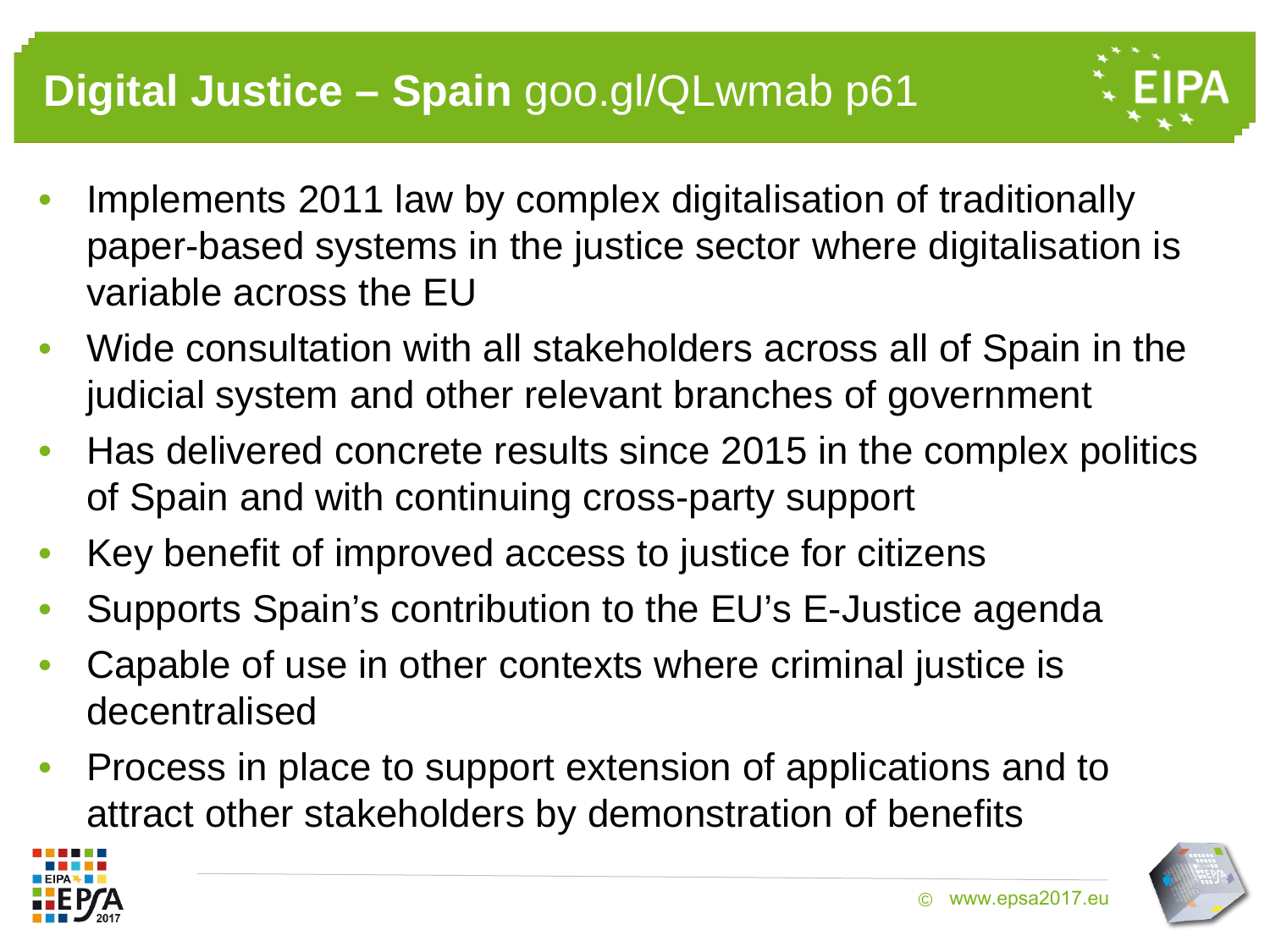## **Crime Reduction Toolkit – United Kingdom**  goo.gl/QLwmab p70



- Ground-breaking project to assess what works better in crime reduction - detailed analysis of effect of different interventions
- Example of evidence-based decision-making idea transferable to other contexts even if interventions which work there are different
- Developed by UK College of Policing with key stakeholders
- Contributes to better public sector budgeting by better resource targeting/underpins concept of need for priorities
- Capable of reducing pressures on public finances (cost of crime)
- Enhances trust in government content openly available/able to link to resource allocation/improved quality of services to citizens
- Contributes to social inclusion greater impact in high crime/socially disadvantaged communities
- User-friendly easy to navigate



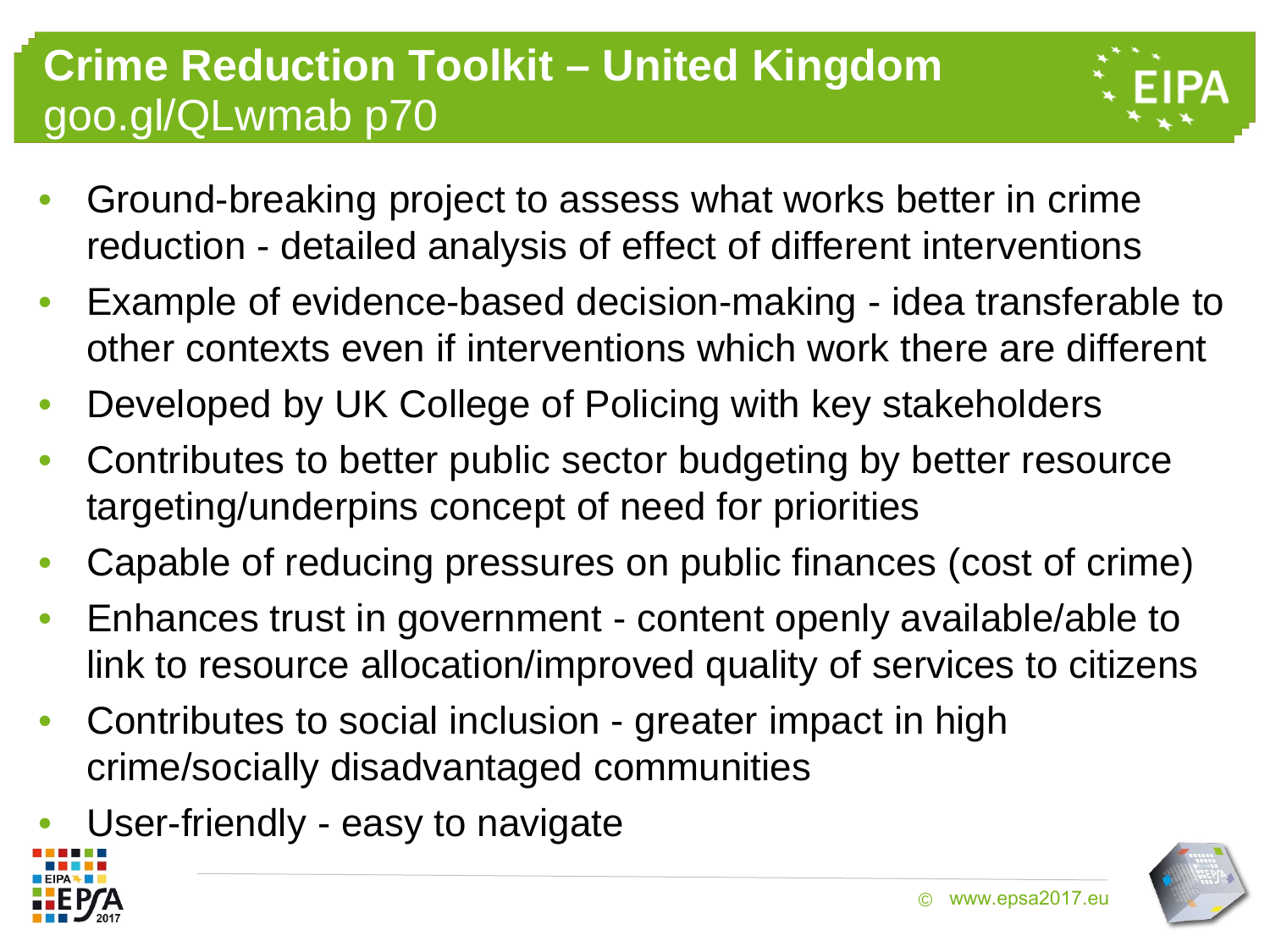## **Police Camera Evidence – United Kingdom**  goo.gl/QLwmab p97



- Project from UK College of Policing control test of impact of use of body-worn video cameras by police officers in London - scope for use in other contexts/results openly shared
- Resulted in less unjustified complaints about police actions
- Enhances trust in government greater transparency about police actions/increased police accountability/increased public support for legitimacy of police actions
- Example of importance of supporting public servants in their role reducing risk of false complaints/resultant stress
- Improves use of public sector resources less time wasted in dealing with false complaints against police
- Potential crime reduction impact better evidence for prosecutions/police more confident to stop/search when justified

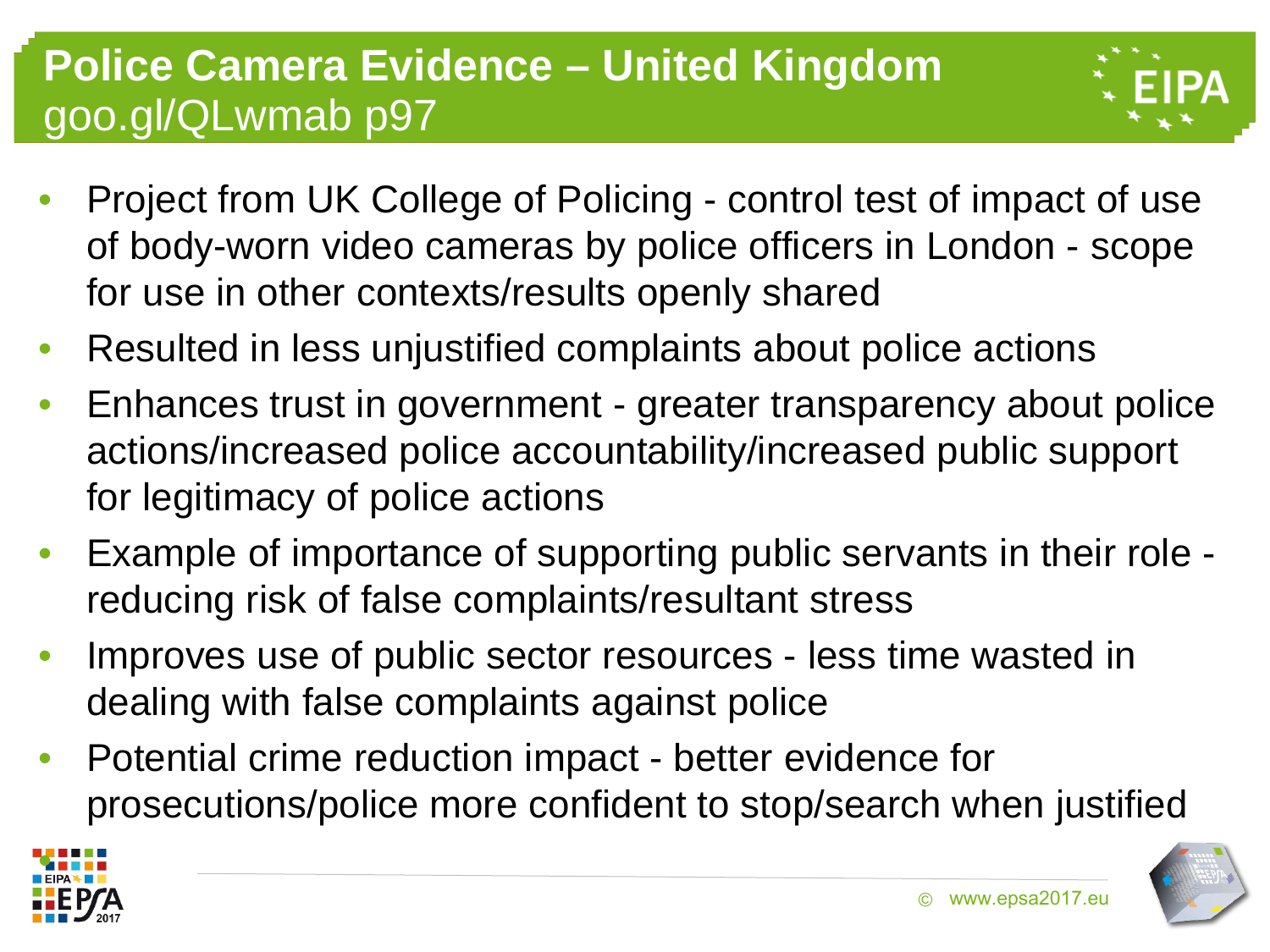## **Maps of Healthcare Needs in Poland – Poland**  goo.gl/QLwmab p68



- Ministry of Health project to map health care needs across the country and current state of provision for those needs
- Detailed analysis by region/disease type evidence base for health policy/implementation
- Improves public sector budgeting (important given cost pressures) and better spend targeting (prevention and service provision)
- Can contribute over time to better infrastructure investment decisions to meet priority needs
- Transferable to other contexts especially useful where health care provision is planned/delivered sub-nationally
- Enhances trust in government better quality data/data openly available/resource allocation transparency/better services
- Can promote social inclusion equality of access to health care

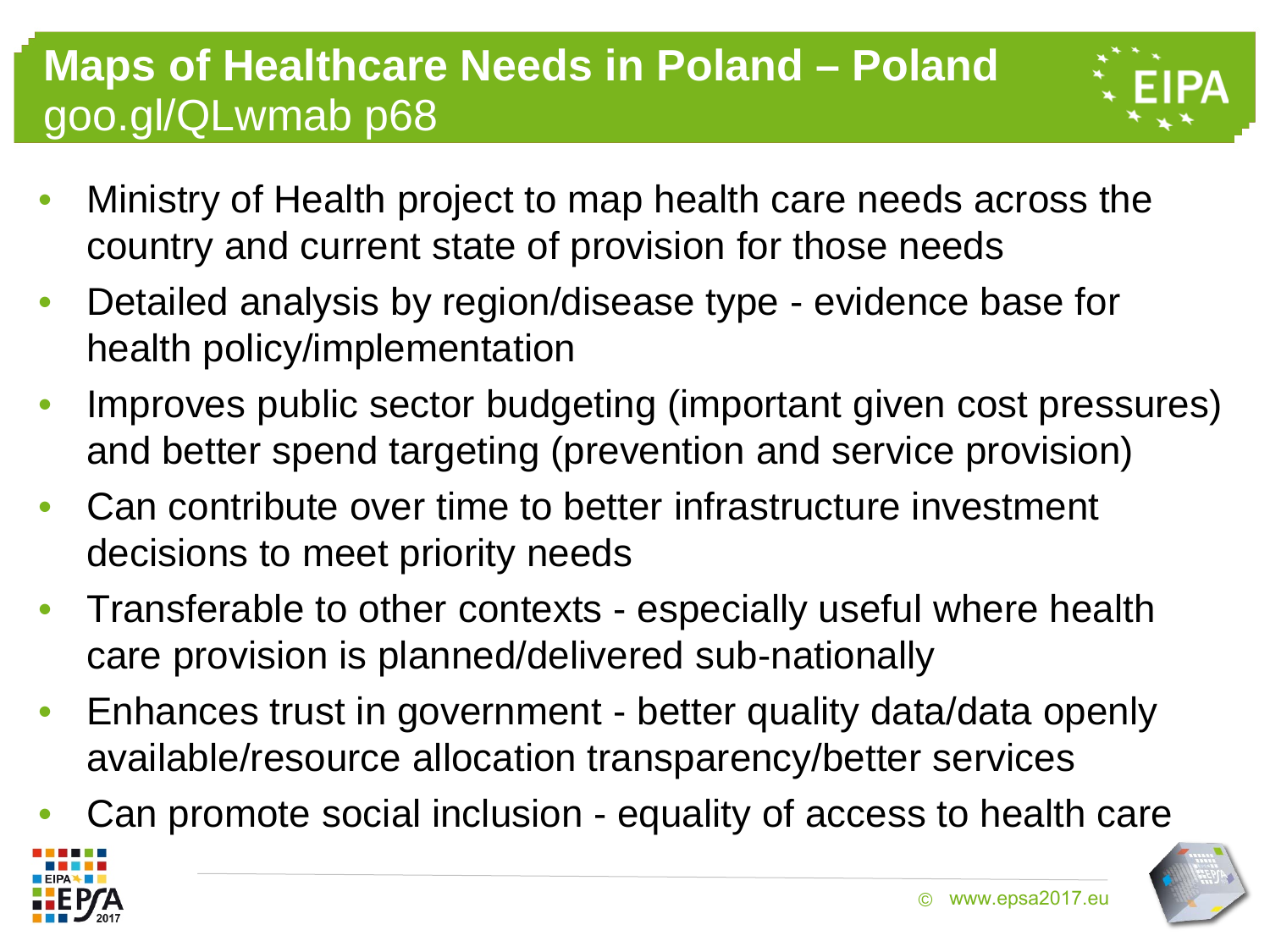#### **Promoting Innovation in Public Procurement – Austria** goo.gl/QLwmab p58



- Joint project from two ministries to promote innovation in public procurement (Science, Research and Economy and the Austrian Transport, Innovation and Technology)
- Developed with key stakeholders at national/sub-national level
- Example of use of range of tools to promote policy (law, political commitment, implementation support, outcome monitoring etc.)
- Example of continuous improvement in field (public procurement) where country already regarded as being leading edge
- Contributes to EU policy implementation (e.g. emissions/energy use, pre-commercial procurement/innovation partnerships etc.)
- Contributes to social inclusion (i.e. better social/healthcare provision)
- Transferable to other policy areas/other procurement priorities)



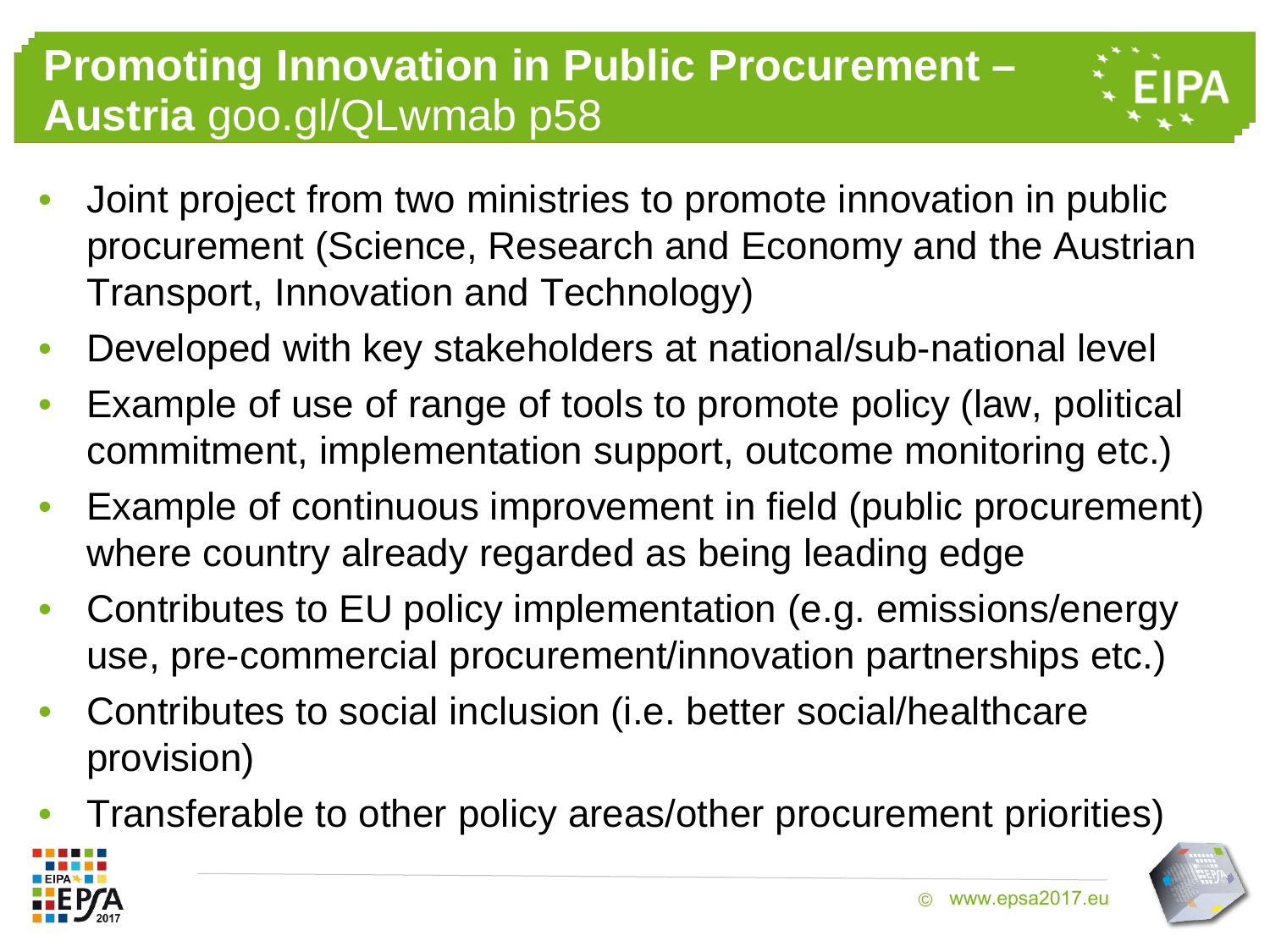

- Need to continue horizon scanning to assess expanding impact of disruptive technologies and respond effectively
- Need to know when adaptive innovation and/or digital transformation/paradigm shift are appropriate
- Need to know how to set priorities for digital transformation
- Need to know how and why digital transformation succeeds or fails
- Need to continue to make budget choices which reflect service priorities
- Need to continue to address the deficit in trust in government



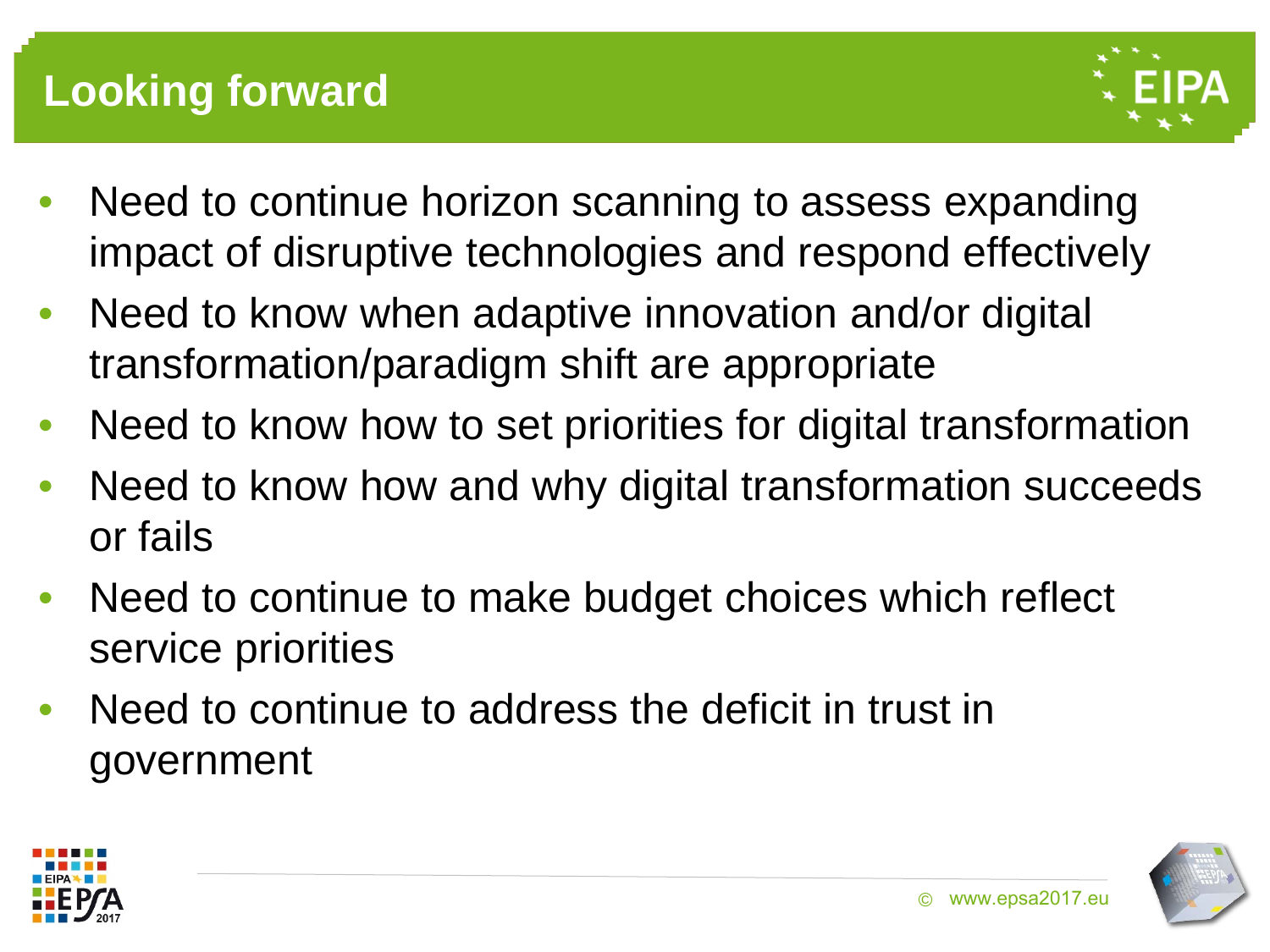

• Innovative policy responses are potentially within the reach of all European public administrations who are open to creating them or ready to follow the example of others who have already succeeded